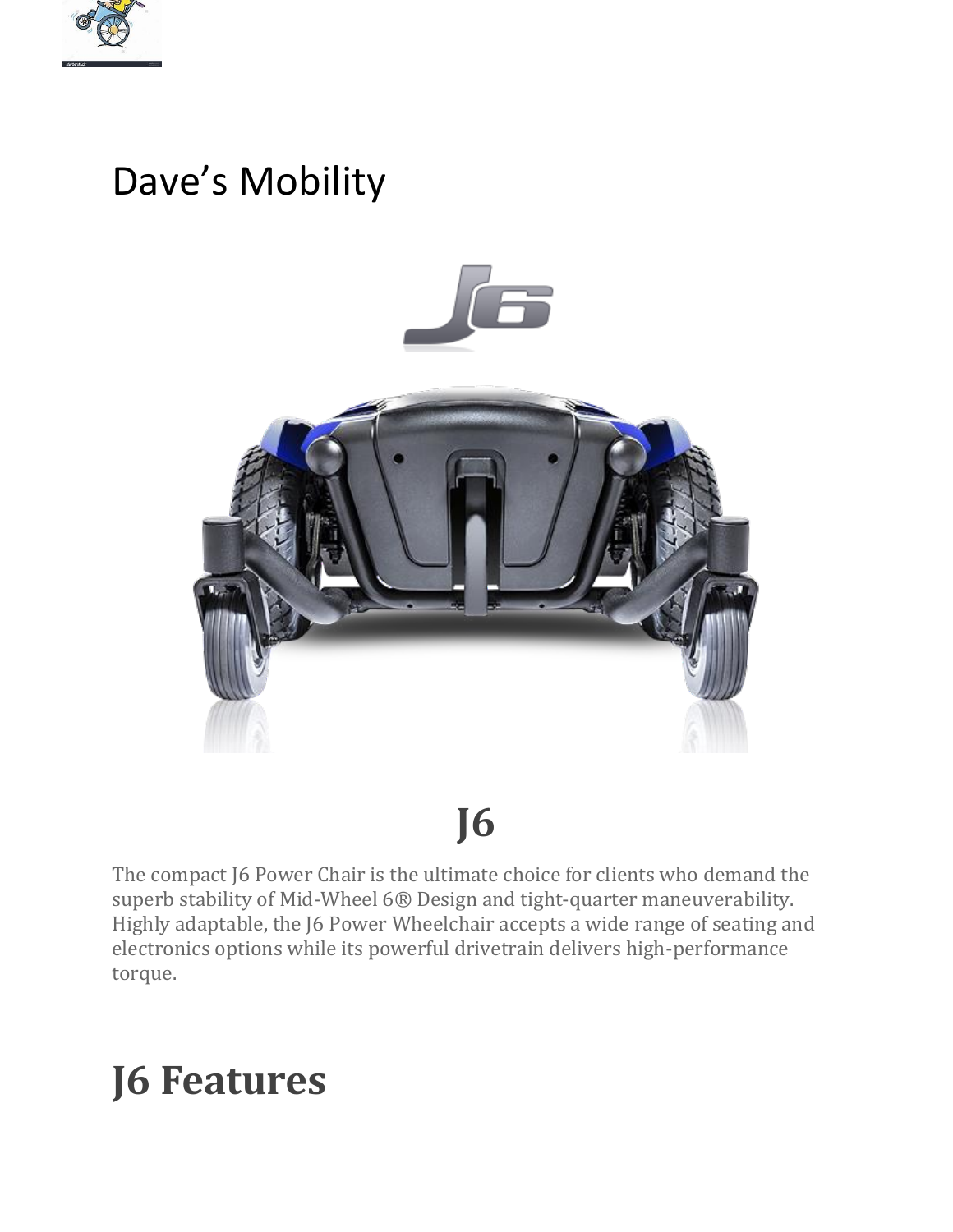- Mid-Wheel 6 $\otimes$  allows six wheels on the ground for maximum stability
- Compatible with TRU-Balance® Power Positioning Systems
- Solid casters on front and rear prevent wheel hang-ups
- Side-mounted, easily accessible freewheel levers
- Active-Trac® Extreme (ATX) Suspension for enhanced performance over more varied terrain
- Easy front access to batteries

•



- Non-expandable rehab electronics deliver simplicity without limiting features
- Features an easy-to-read data display, soft-touch buttons and charger port
- For use with power chairs without power seating options

## • **J6 Specifications**

| J <sub>6</sub>                              |
|---------------------------------------------|
| 10" Solid<br><b>Optional:</b> 10" Pneumatic |
| Front: 5" Solid<br>Rear: 6" Solid           |
|                                             |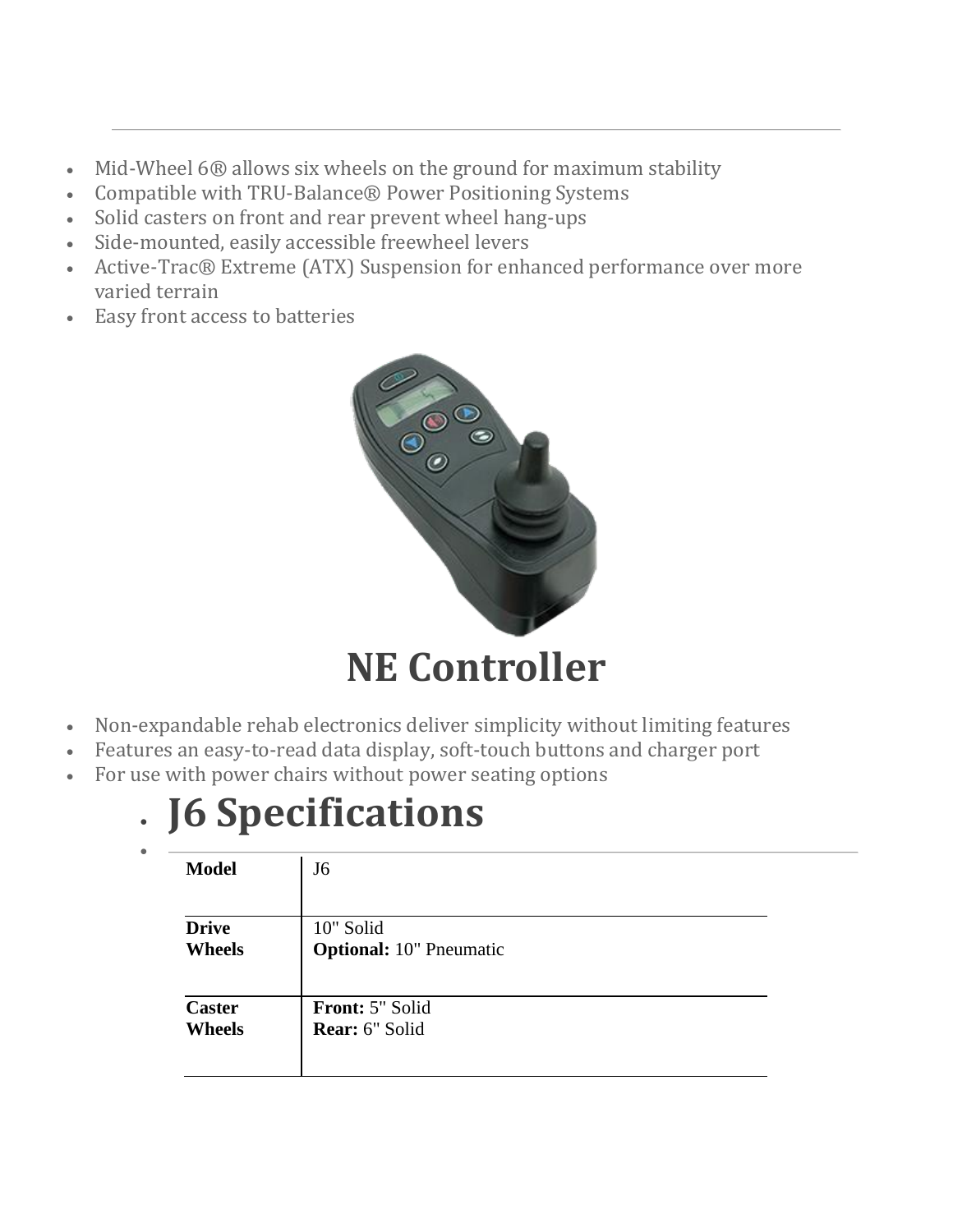| <b>Anti-Tip</b><br><b>Wheels</b>                  | N/A                                                                                                                                               |
|---------------------------------------------------|---------------------------------------------------------------------------------------------------------------------------------------------------|
| <b>Maximum</b><br>Speed <sup>4</sup>              | Up to 4 mph                                                                                                                                       |
| Ground<br><b>Clearance</b>                        | $2.5$ " (frame)                                                                                                                                   |
| <b>Turning</b><br><b>Radius</b> <sup>5</sup>      | 22"                                                                                                                                               |
| <b>Overall</b><br>Length                          | 34.74" without foot riggings                                                                                                                      |
| <b>Base Width</b>                                 | 23.19"                                                                                                                                            |
| <b>Seating Sizes</b>                              | TRU-Balance <sup>®</sup> 3<br>Synergy®: W: 10-20" D: 10-20"<br>Static: W: 10-20" D: 10-20"<br>Power Tilt: W: 14-20" D: 14-20"<br>Lift & Tilt: N/A |
| Seat-to-<br><b>Floor</b><br>Heights <sup>16</sup> | <b>TRU-Balance® 3</b><br>Synergy®/Static <sup>s</sup> : 16.5" - 17.5"<br>Power Tilt <sup>s</sup> : 16.875"<br>Lift & Tilt <sup>8</sup> : N/A      |
| <b>Manual</b><br>Recline <sup>10</sup>            | Yes                                                                                                                                               |
| <b>Battery Size</b>                               | $U-1$                                                                                                                                             |
| <b>Battery</b><br>Weight <sup>14</sup>            | 23.4 lbs.                                                                                                                                         |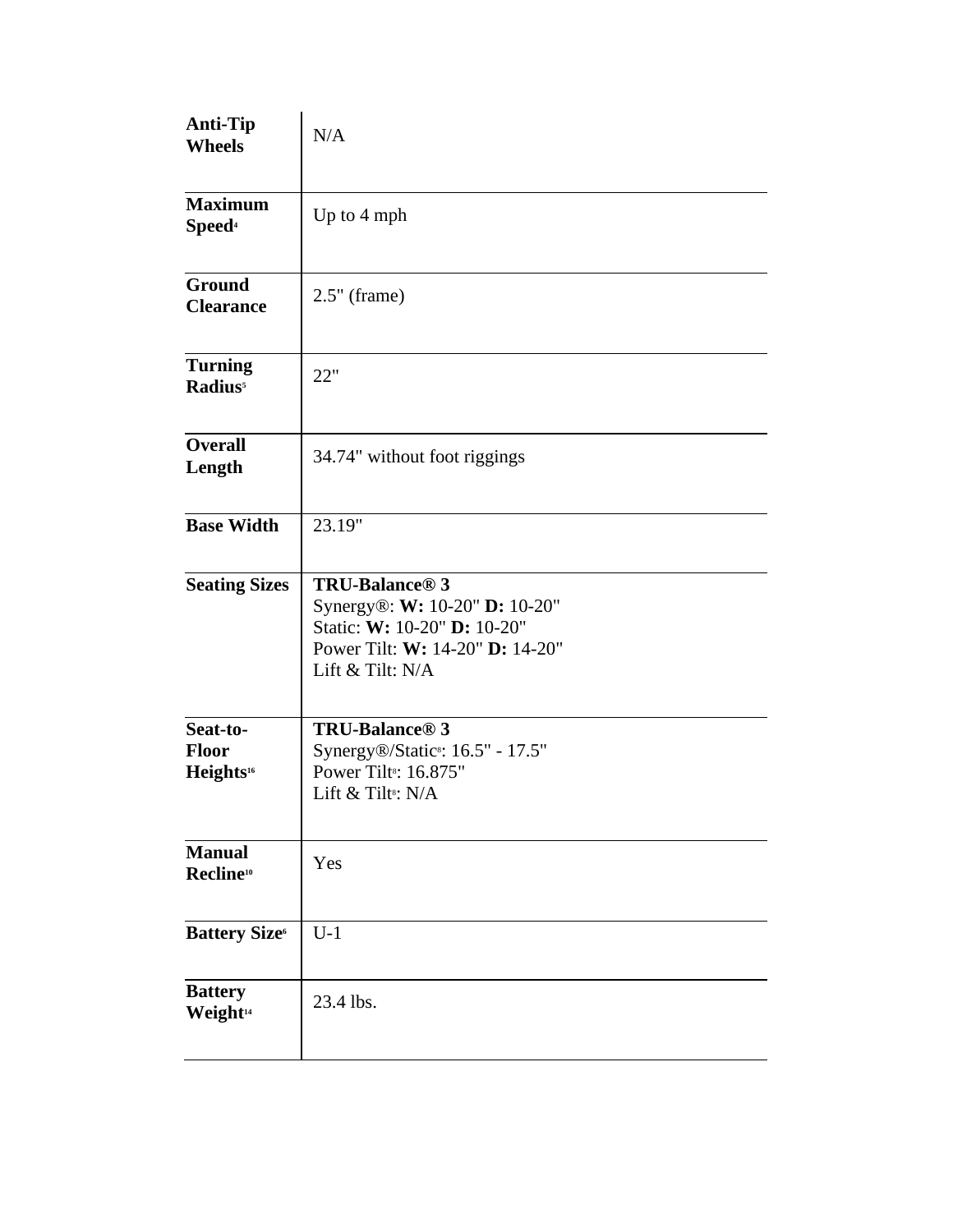| <b>Available</b><br>Electronics <sup>12</sup> | 70A Q-Logic 2 NE<br>70A Q-Logic 2 NE+<br>70A Q-Logic 2 EX  |
|-----------------------------------------------|------------------------------------------------------------|
| <b>Battery</b><br><b>Charger</b>              | 5A Off-board                                               |
| <b>Motor</b><br><b>Packages</b>               | 2-Pole 4 mph                                               |
| Weight<br>Capacity <sup>7</sup>               | 300 lbs. <sup>9</sup>                                      |
| <b>Base Weight</b>                            | 100.2 lbs.                                                 |
| <b>Medicare</b><br>Code<br>Coverage           | Group 2:<br>Standard (K0822/K0823)<br>Single Power (K0835) |

## **Notes:**

<sup>1</sup> Standard

<sup>2</sup> Optional

<sup>3</sup> Requires HD Suspension

<sup>4</sup> Speed varies with user weight, terrain type, battery charge, battery condition and tire pressure.

<sup>5</sup> Without front riggings

<sup>6</sup> Battery capacity may change when adding power positioning systems.

<sup>7</sup> Weight capacity is dictated by the selection of seating.

<sup>8</sup> All measurements +/- 1/8" with 18" x 18" seat, fixed towers, 300 lbs.

weight capacity and solid tires (add 3/8" with pneumatic tires). Depths may increase seat-to-floor height. Contact Customer Service for details. Limited measurements are in the lowest position; does not include elevating system unless specified.

<sup>9</sup> 250 lbs. weight capacity with TRU-Balance® Systems

<sup>10</sup> Maximum dimensions of the Manual Recline vary by power base and seating system. Call for details.

<sup>11</sup> Requires Group 34 batteries

<sup>12</sup> All Quantum Rehab® units can be ordered with specialty controls

<sup>13</sup> Required with high-speed motors

 $14$  Battery weight may vary  $+/- 3$  lbs. based on manufacturer.